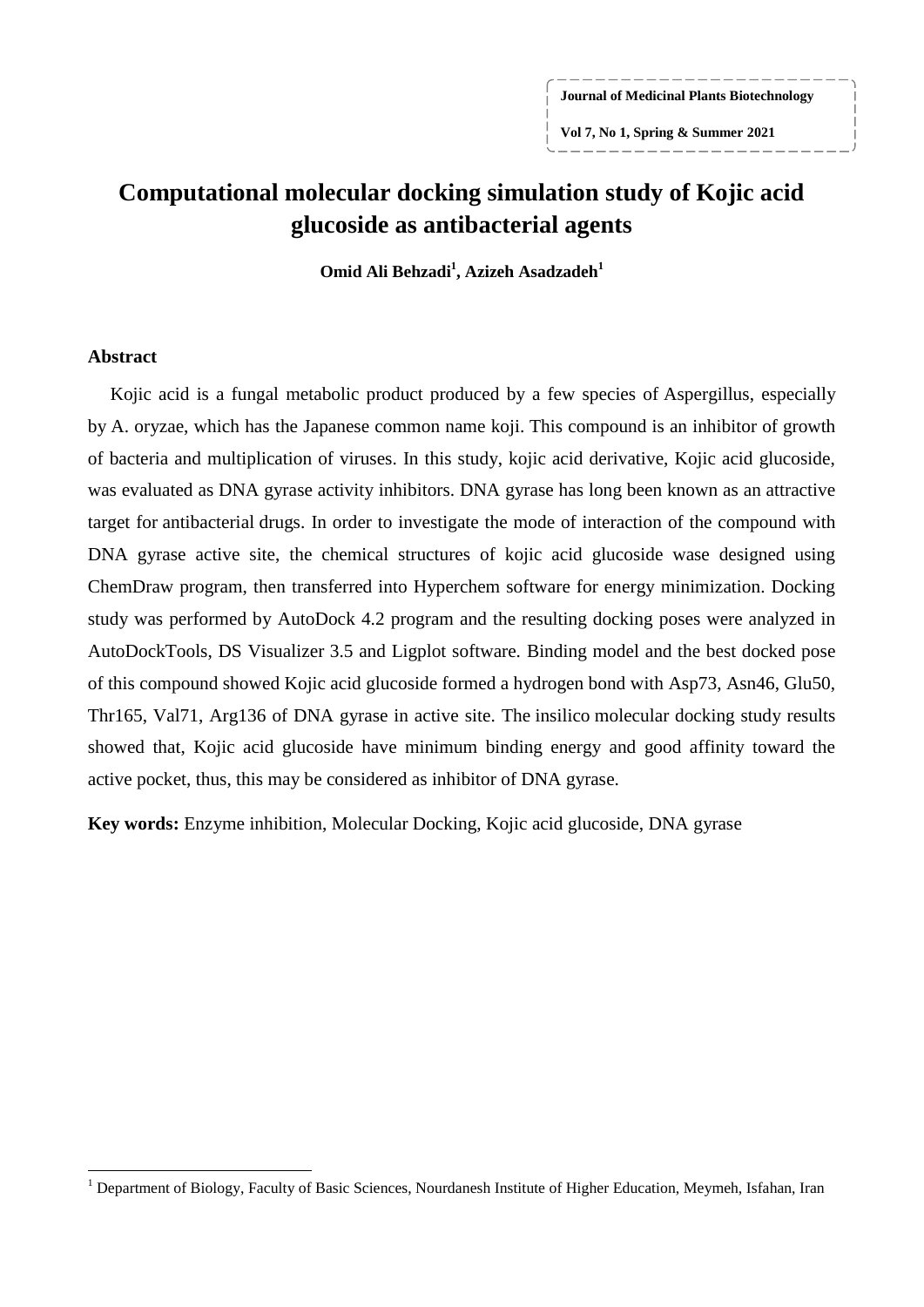## **Introduction**

DNA gyrase, or simply gyrase, is an enzyme within the class of topoisomerase and is a subclass of Type II topoisomerases (Garrett and Grisham, 2013) that are involved in the control of topological transitions of DNA and also reduces topological strain in an ATP dependent manner while doublestranded DNA is being unwound by elongating RNA-polymerase (Sutormin et al., 2018) or by helicase in front of the progressing replication fork (Wigley et al., 1991; Morais et al., 1997).

The enzyme causes negative supercoiling of the DNA or relaxes positive supercoils. It does so by looping the template so as to form a crossing, then cutting one of the double helices and passing the other through it before releasing the break, changing the linking number by two in each enzymatic step. This process occurs in bacteria, whose single circular DNA is cut by DNA gyrase and the two ends are then twisted around each other to form supercoils. Because of their essentiality in all cells and the fact that their reactions proceed via DNA breaks, topoisomerases have become important drug targets; the bacterial enzymes are key targets for antibacterial agents. its inhibition results in the disruption of DNA synthesis and,

subsequently, cell death. Gyrase is also found in eukaryotic plastids: it has been found in the apicoplast of the malarial parasite Plasmodium falciparum (Dar et al., 2007; Dar et al., 2009) and in chloroplasts of several plants (Evans-Roberts et al., 2016). Bacterial DNA gyrase is the target of many antibiotics, including nalidixic acid, novobiocin, and ciprofloxacin. DNA gyrase is a remarkable enzyme, catalysing the seemingly complex reaction of DNA supercoiling. As gyrase is essential in prokaryotes, it is a good target for antibacterial agents. These agents have diverse chemical structures and interact with gyrase in a variety of ways (Maxwell, 1997). DNA gyrase is a tetrameric enzyme that consists of 2 GyrA ("A") and 2 GyrB ("B") subunits (Vanden et al., 2019). Structurally the complex is formed by 3 pairs of "gates", sequential opening and closing of which results into the direct transfer of DNA segment and introduction of 2 negative supercoils. N-gates are formed by ATPase domains of GyrB subunits. Binding of 2 ATP molecules leads to dimerization and, therefore, closing of the gates. Hydrolysis, on the contrary, opens them. DNA cleavage and reunion is performed by a catalytic center located in DNA-gates build by all gyrase subunits. C-gates are formed by GyrA subunits (Bush et al., 2019) (Fig. 1).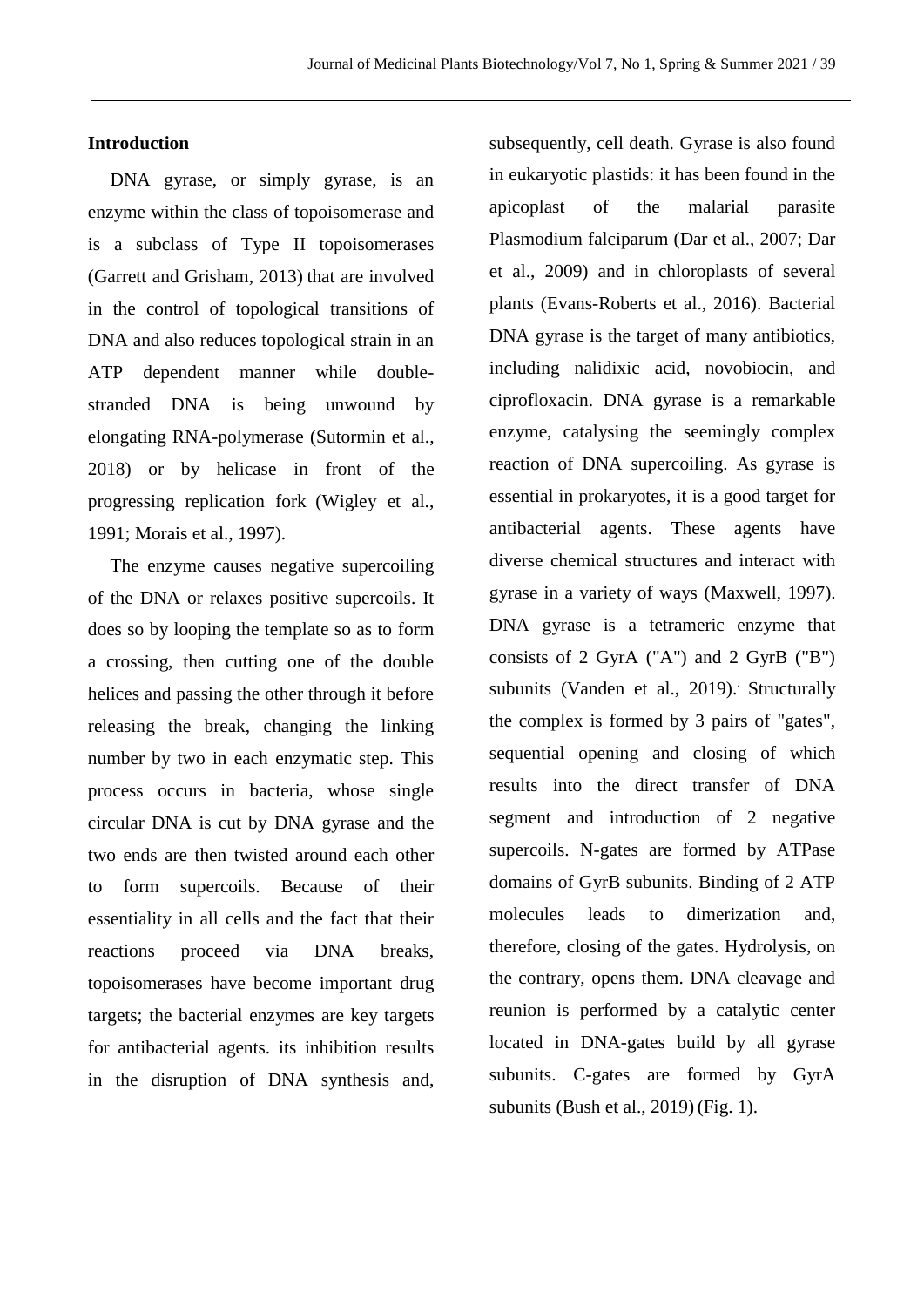40 / Computational molecular docking simulation study of Kojic acid glucoside as antibacterial agents



Fig. 1. Structure of DNA gyrase

The kojic acid scaffold has an excellent structure in medicinal chemistry research, due to its vast biological activities. Kojic acid is a chelation (a type of bonding of ions and molecules to metal ions) agent produced by several species of fungi, especially Aspergillus oryzae, which has the Japanese common name koji (Bentley, 2006; Yabuta, 1924; Parvez et al., 2006).

Kojic acid also has antibacterial and antifungal properties. The cocrystals of kojic acid with quercetin were found to have two times better cytotoxic activity to human cervical cancer cells (HeLa) and human colon cancer cells (Caco-2) in comparison with quercetin itself (Veverka, 2015).

The chemical formula is C6H6O4 (Fig. 2) with melting point in range of 152 to 155  $\degree$ C and 142.11 g/mol. It has a slight Solubility in water and acidity is 9.4. in addition, the IUPAC name is 5-Hydroxy-2- (hydroxymethyl)-4H-pyran-4-one Kojic acid may be used on cut fruits to prevent oxidative browning, in seafood to preserve pink and red colors, and in cosmetics to lighten skin. As an example of the latter, it is used to treat skin diseases like melisma. In this study, kojic acid derivative, Kojic acid glucoside, was evaluated as DNA gyrase activity inhibitors.



Fig. 2. Kojic acid structure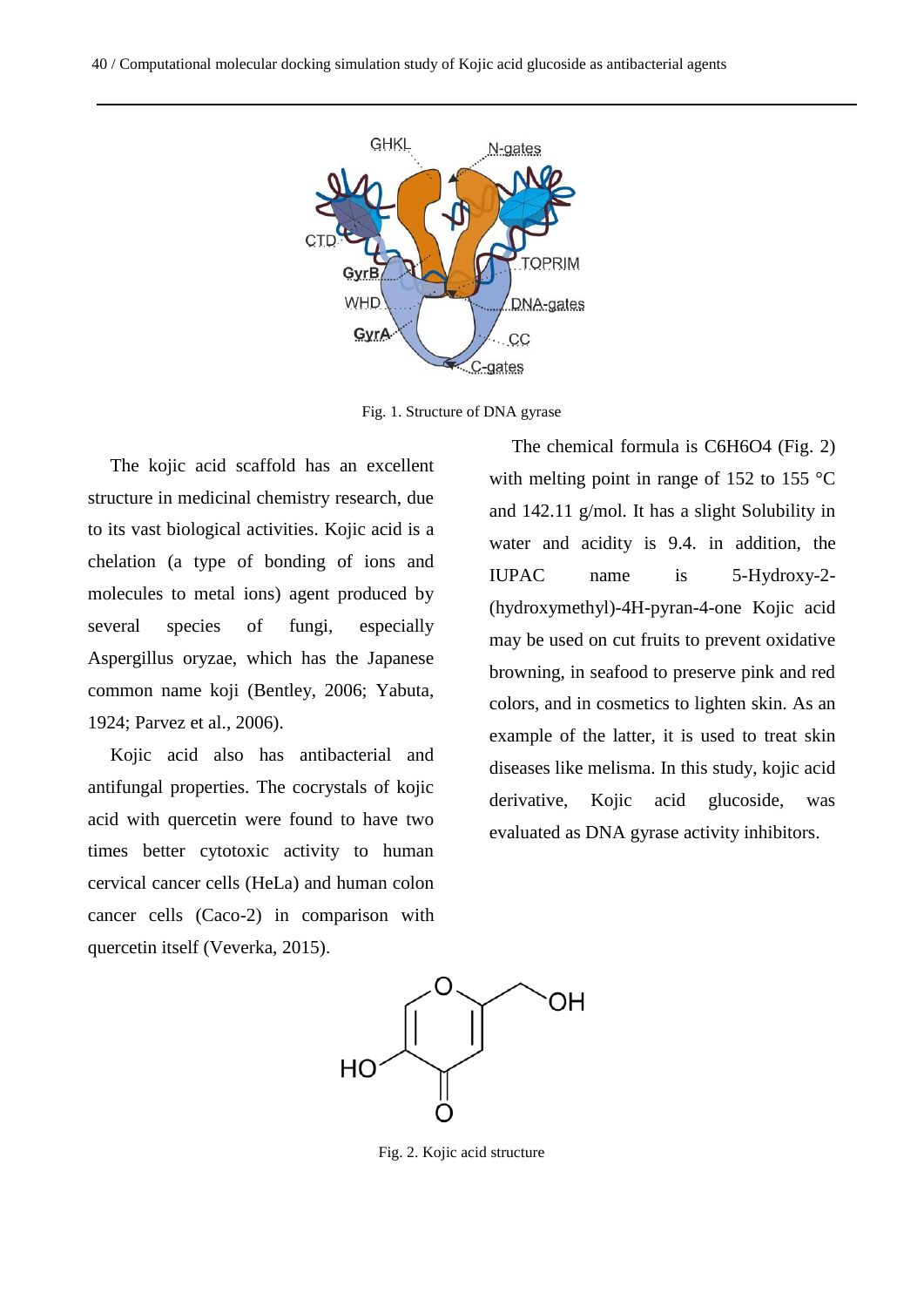Computational techniques have been applied in the drug discovery pipeline since the 1980s. Given the low computational resources of the time, the first molecular modeling strategies relied on a rigid view of the ligand-target binding process. During the years, the evolution of hardware technologies has gradually allowed simulating the dynamic nature of the binding event. Molecular docking is a key tool in structural molecular biology and computer-assisted drug design. The goal of ligand-protein docking is to predict the predominant binding mode(s) of a ligand with a protein of known threedimensional structure. The aim of this research was DNA gyrase inhibition by a Kojic acid derivative (Kojic acid glucoside) using molecular docking.

# **Methods**

For this research autodock4.2 was used. Co-crystallized ligand, water molecules of crystallization were removed from the complex using Discovery Studio Visualizer. All missing hydrogens were added and after determining the Kolman united atom charges, non-polar hydrogens were merged to their corresponding carbons using Auto docktools.9 (Wang et al., 2014).

The AutoGrid program performs precalculations for the docking of a ligand to a set of grids that describe the effect that the protein has on point charges. Using Autogrid as a part of the Auto dock package, desolvation parameters and electrostatic interactions were assigned to each protein atom. The Lamarckian Genetic Algorithm (LGA) approach was selected as the search algorithm for the global optimum binding position search among the three different search algorithms offered by AutoDock 4.2. The resulting docking poses were analyzed in Auto Dock Tools and Discovery Studio Visualizer programs.

#### **Results and Discussion**

Kojic acid glucoside successfully occupied the catalytic site of DNA gyrase. Discovery Studio Visualizer programe used to estimate possible interactions. Fig. 3-A shows that in studied compound. VAL167, THR165, ASN46, ASP73 residues of DNA gyrase were the sites for hydrogen bonding interactions. DNA gyrase (1kzn) which was obtained from RCSB Protein Data Bank (https://www.rcsb.org), was transferred into Discovery Studio Visualizer (Fig. 3-B). At the active site of the enzyme Asn46, Asp73, Arg136 residues were the sites for hydrogen bonding and it showed one Pi-cationic interaction with Arg136. DNA gyrase is a very important target for the development of novel antibiotics that target DNA replication.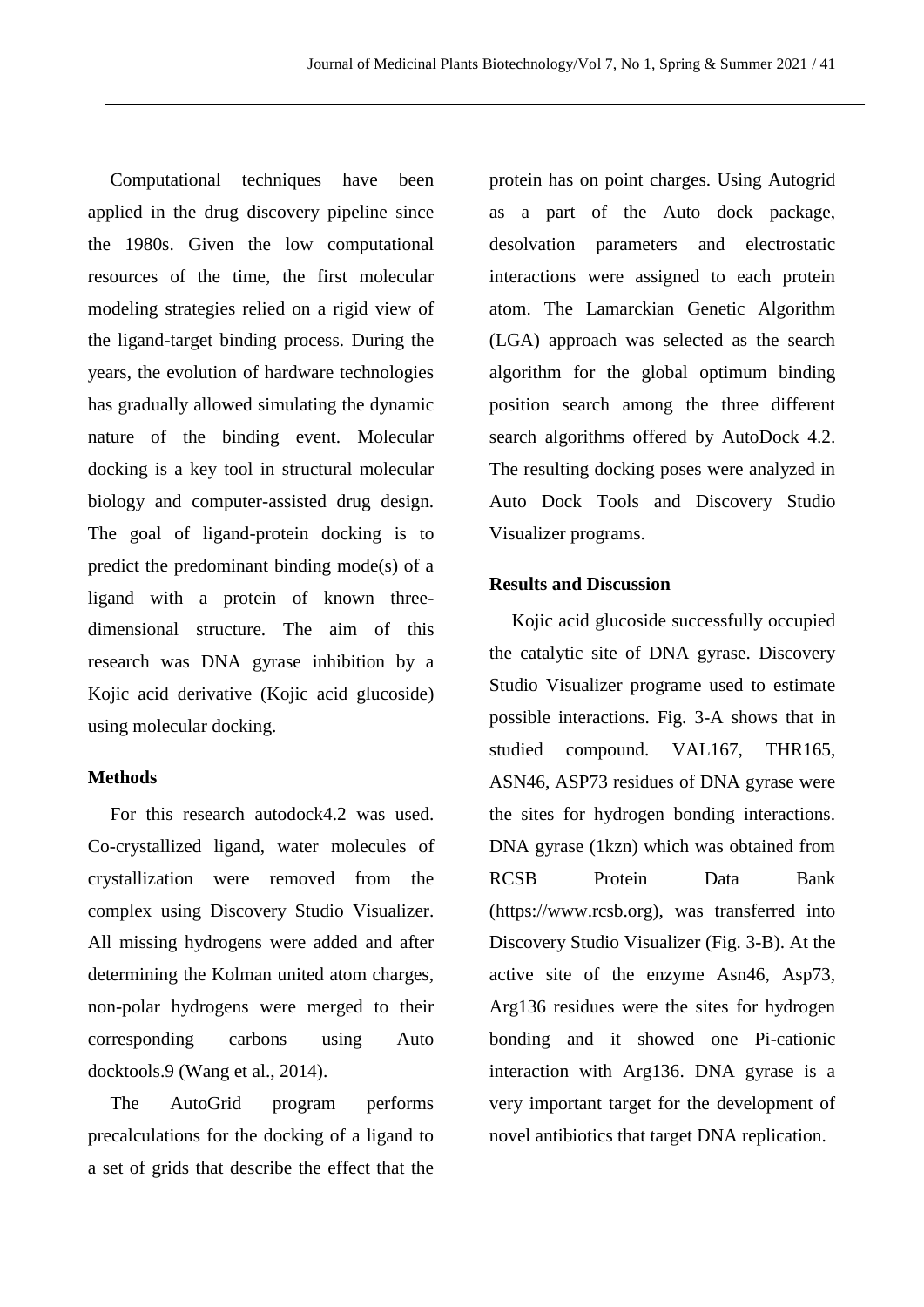**A B B** 

Fig. 3. A: Kojic acid glucoside successfully occupied the catalytic site of DNA gyrase. Discovery Studio Visualizer programe used to estimate possible interactions. B: Structural details of 1kzn.

Binding modes of the title compounds were compared with the binding mode of other's compounds. Clorobiocin (an aminocoumarin antibacterial that inhibits the enzyme DNA gyrase. (Pojer et al., 2003) formed hydrogen bonding interactions with criticalamino acids such as ASP 73, ASN 46, GLY 77 and ARG 136.All the compounds displayed effective binding affinity towards the target enzyme and interactions were noted with GLU 42, GLU 58, ASN 46, ASP 49, ASP 73, GLN 72and GLY 117.These observations indicated that designed compounds acquired similar binding pose as that of clorobiocin.

The in silico molecular docking study results showed that, Kojic acid glucoside have minimum binding energy and good affinity toward the active pocket, thus, this may be considered as good inhibitor of DNA gyrase.

On 2019, there is an arictle (Kumari et al., 2019) that has been docked 4-Amino-3hydrazino-5-mercapto-1,2,4-triazole is an organic compound with the formula SC2N3H(NH2) (N2H3)) to the active site of DNA gyrase enzyme. some compounds also displayed a strong hydrogen bond with Asn46. Based on this comparison, this compound is an acceptable choice as a DNA gyrase inhibitor.

#### **References**

- Bentley R, (2006)."From miso, sake and shoyu to cosmetics: a century of science for kojic acid" Natural Product Reports, 23 (6): 1046–1062.
- Bush N, Evans-Roberts K, Maxwell A, (2015) "DNA Topoisomerases" EcoSal Plus. 6 (2).
- Dar A, Prusty D, Mondal N, Dhar S.K, (2009) "A unique 45-amino-acid region in the toprim domain of Plasmodium falciparum gyrase B is essential for its activity" Eukaryotic Cell, 8 (11):1759–1769.
- Dar M.A, Sharma A, Mondal N, Dhar S.K, (2007) "Molecular cloning of apicoplasttargeted Plasmodium falciparum DNA gyrase genes: unique intrinsic ATPase activity and ATP-independent dimerization